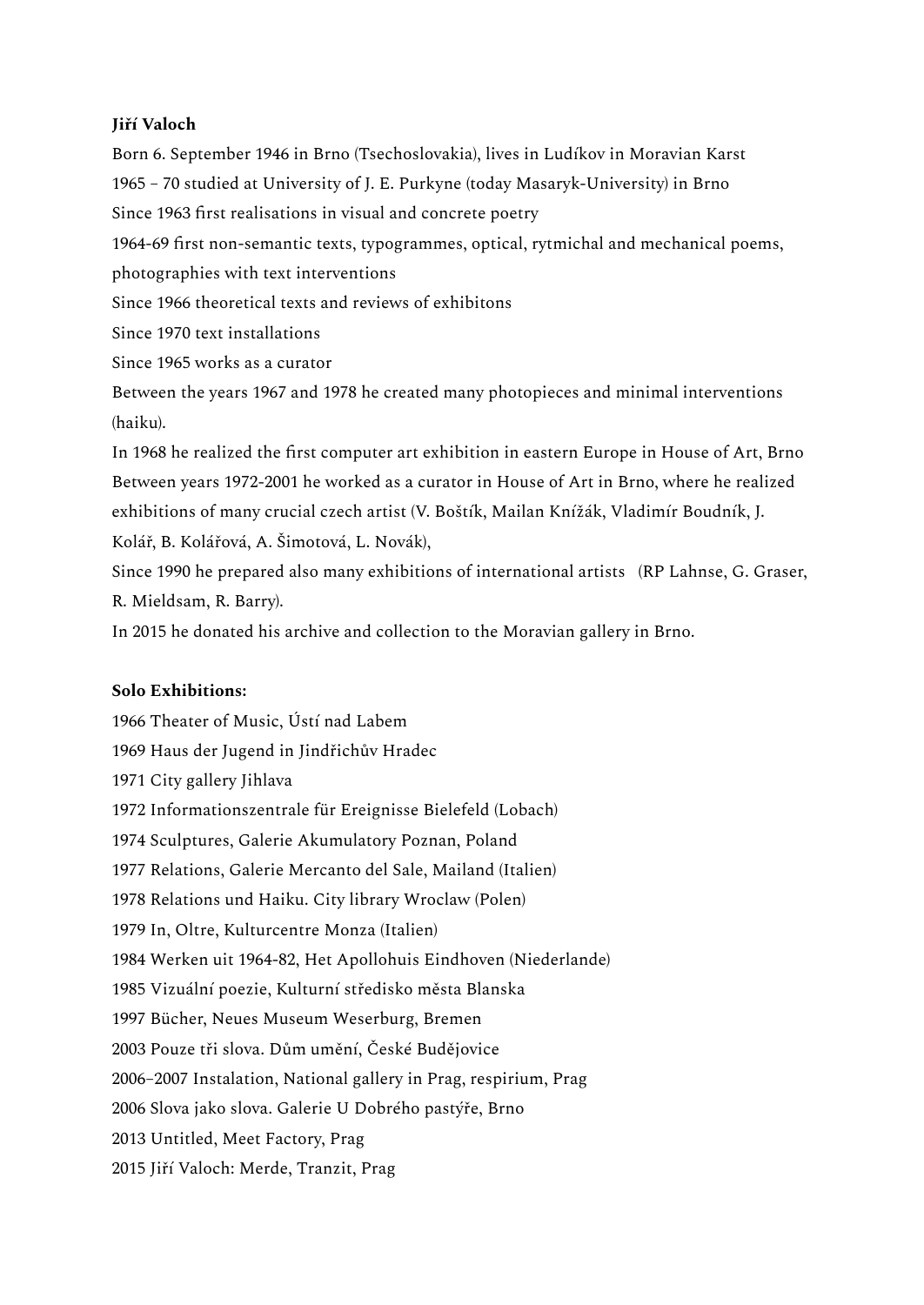70x Jiří Valoch, Moravian Gallery in Brno I-In/finito, Franz Josefs Kai 3, (together with Katinka Bock and Bernard Cella), Wien ordinary words Gandy gallery,Bratislava

### **Collective exhibitions:**

Arte de sistemas, CAYC, Argentina, 1971 Works and Words,De Appel Gallery, Amsterdam, 1979

### **Publications and artist books**

HLAS/VOICE/STIMME/HLAS, London 1966 – Nine optical poems, London 1967, Unlucky Number (13 Minipoempamhs), Toronto 1968, An Interrupted Poem, Toronto, 1969, Optical Book, edizion Amodulo, Brescia Italien, 1970, Künstlerische Hoffnungen und Metamofphosen des Buches wie der Mitte., Universitätverlag Brno 1970, Ga, The First and Last Collection of Sound Poems by Jiří Valoch, Writer's forum, London, 1971, A minimal monument, Welling, Kent 1971, Study of Identification, Brno, 1972, Landscapes I. Utrecht, 1972, Hommáge á Valoch, Berlin, Edition Hundertmark, 1972, Jiří Valoch presents: See Page 13!, Friedrichfehn 1973, Jan Pavlík, Jiří Valoch, Poesie Visiva 1, Beniamino Carruci, Rom, 1975, 12 Exercises, Berlin, 1976, Mobile, Two Structures, Language Pieces III (Hommage an Sol Lewitt), London 1980, 20 Works, Gorinchen (Niederlande), 1981, Semiotic Poems, London 1981, Five Parts of One Work, Eschenau, 1982, Three Possibilities, Eschenau, 1982, Pozorování , kniha pro přátele, Brno 1983, Haiku, Toronto, 1983, Word Works, Berlin, 1984, Semantic Study, München, 1986, Word Piece, Wien 1992, Five Parts of One Piece, Eschenau 1994, Three Sheets, Eschenau, 1994, Some Books, Antwerpen 1997, Jiří Valoch – die Bedeutung der Worte, Katalog, Bremen, 1997, Texty Jiří Valoch, 1980/2013, Velké Losiny, 2013, Bílé listy-White Sheets, tranzit.cz, 2015., Jiří Valoch: Kytička více či méně nepřesných Haiku, Vetus Via, Brno, 2004, Jiří Valoch: Druhá kytička, Vetus Via, Brno, 2008

#### **Collections:**

Moravian gallery in Brno National gallery in Prague Fait Gallery, Brno MuMOK, Wien Moderna Galerija, Ljubljana Armin Hundertmark Collection